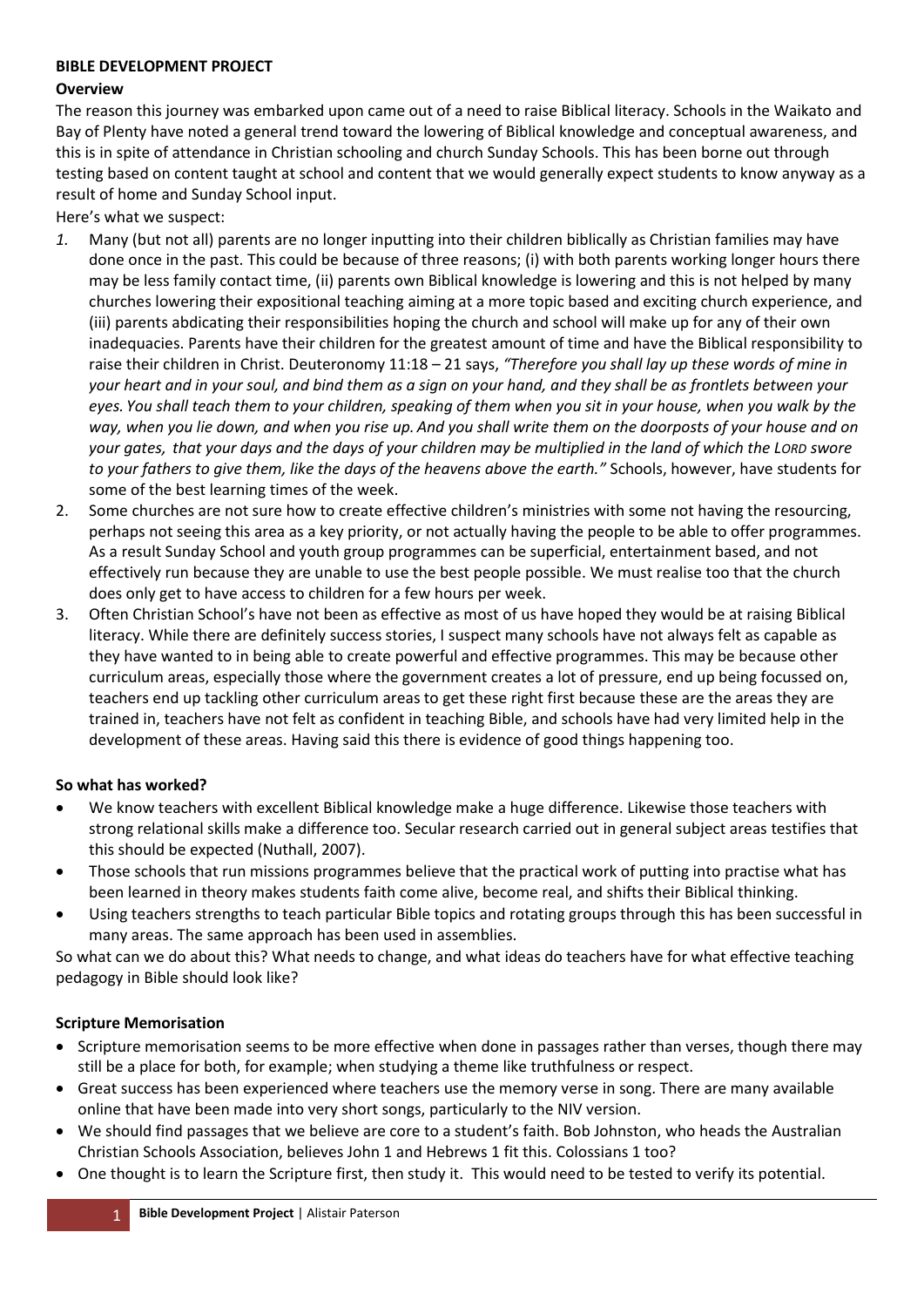- Another is as the late Dave Hunt did. He learned His Bible well. He did not do this through memory verses though. He said there is a difference between memory and memorisation. From early childhood his family shared Scripture every morning and every evening. They shared and talked through this and experienced the Scripture – what this meant for them and the relevance of the passage. This formed memory for him in much the same way as we can remember parts from movies, because we have experienced them.
- Is there a place for critical thinking around scripture memorisation to help reinforce its meaning and importance, particularly when dealing with a theme as above? Bloom's Taxonomy or Howard Gardner's Multiple Intelligences could add value to both critical thinking and individual learning styles (although Multiple Intelligences are not meant to be promoted as learning styles, it could work as such in this case).
- There is a belief by some that Juniors are equally as good at learning memory verses as older students. Therefore, under this premise, they should have the same expectations. Some schools are doing this successfully.
- There is a part of the brain that deals with rote learning. When used regularly, like any exercised muscle, it increases in capacity. Such skills as Scripture memorisation and learning times tables activates and develops this.
- An interesting question is that if we value memory verses, why do they not seem to be a feature of the curriculum after Year 8? And Australia doesn't seem to use them at all (in the schools I asked).

#### **Mentoring**

 In New South Wales, Nepean Christian School employed an interesting approach; every staff member (caretaker and office staff included) spent time with a group of six students from Year 7 up once per week for around 15 minutes. It was up to the adult what the time was used for but the general approach was over the year to involve some sort of biblical teaching, relationship building and a forum by which students could feel comfortable enough to ask the tricky God questions. In the case of the principal, he retained the same group of boys all the way through their College years. While many times they played games together, there was still an element of devotion or learning each time (the principal had developed a series based on the book of Ephesians for his students. He had rewritten this short book for them from his point of view). This time together seems to be an excellent way to develop lasting relationships between a group and mentoring opportunities that could go well beyond the schooling years.



# **Art**

 One Year 5 – 6 class regularly uses Visual Art to creatively express their faith. I didn't get to talk to this teacher and still hope to do so yet. Those teachers that are passionate and skilful with art could have the opportunity of exploring this further. Some schools visited have certainly taken the opportunity to use student murals around the school.

# **Years 1 – 3**

 It would be worth experimenting to see if the Year 1 -3 programme could benefit from focussing on the key Bible stories that overview key God concepts. The trick will be to establish the depth this needs to go to in order to give students a grounding without being too weak. An overview would need to be developed by which students could hang each story. CBM camps apparently work on this same principle and may be worth looking into – they develop the key Bible stories over the years children are eligible for their camps.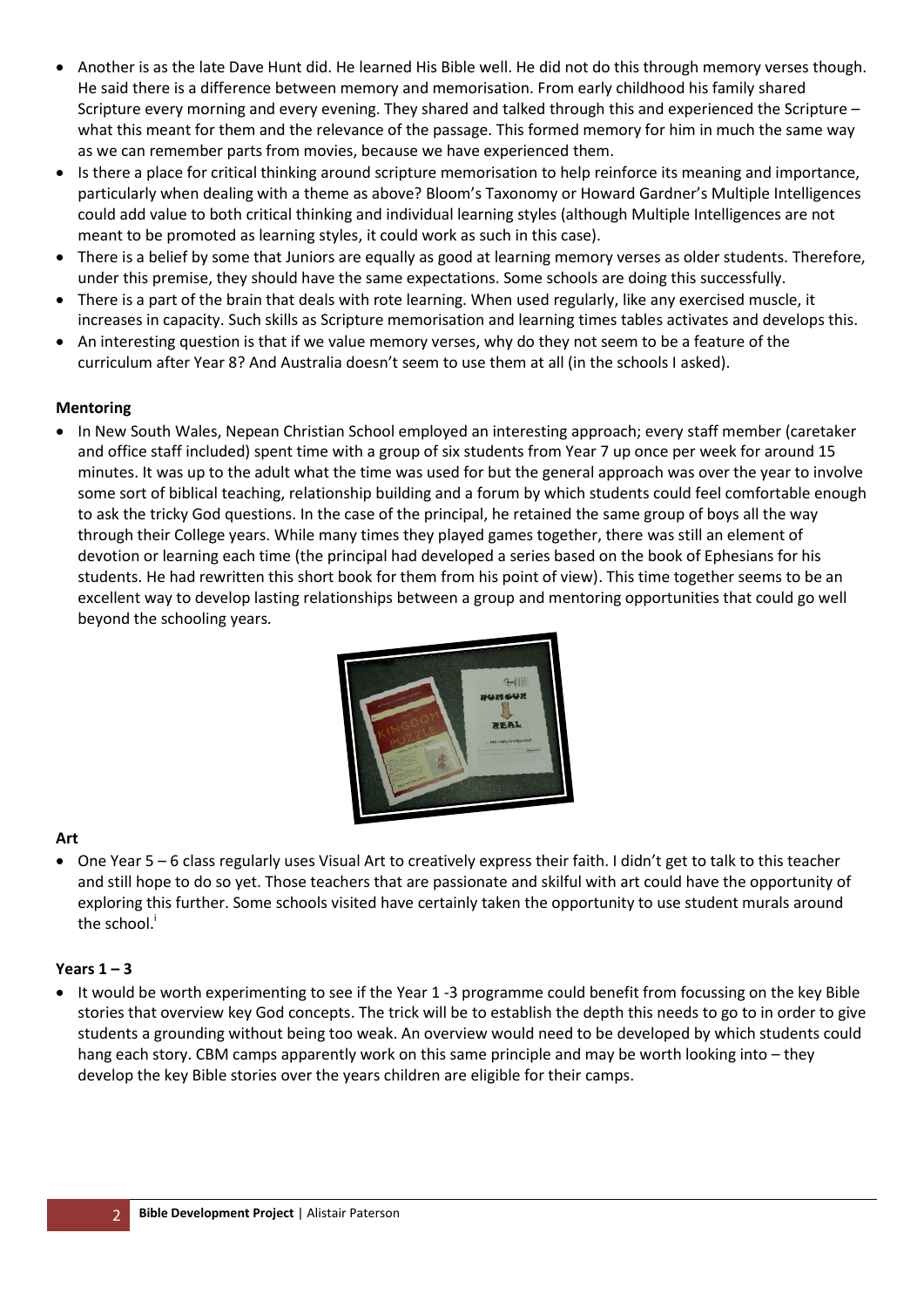## **Years 4 – 6**

 Max Ander's book *'30 Days to Learning the Bible'* may offer a framework by which we could teach students how to read the Bible. This seems to be a weakness in students so that they can build upon concepts and values. Teaching students how to read the Bible seems to be what many Australian schools are focussing on. My thought is this could become something developed in Years  $4 - 6$  (maybe repeated in each of these years).



# **Years 7 – 8**

 At Year 7/8 it would be worth experimenting with developing a Bible course that starts at these years and builds toward a qualification over time. Using the Koinonia Institute programmes our principal's group have been trialling, we could experiment with trialling the Bronze level courses in the Intermediate years. The courses could be rewritten and adapted to take either one week or two per session, and different content developed or taken out as necessary. We could try an Old Testament Survey and Spiritual Disciplines in one year, and a New Testament Survey and Bible Prophecies in the other. Other matter, especially around Spiritual Disciplines could be swapped out, for example; some of Donald Whitney's material on Spiritual Disciplines could be trialled. Using a variety of presenters, short YouTube clips could be filmed to present elements of each session to add variety. The classroom teacher would teach the rest of the content which would have the key points outlined. (It can be noted that Dr Chuck Missler has given me permission to redevelop the Spiritual Disciplines course with Ron Matsen and Graham Preston).

#### **Years 9 – 13**

- The opportunity exists for this to continue at Years 9 13 at the Silver level. While this is only an idea there could be some ongoing benefits. First it would provide in-depth Bible teaching that would grow students, and secondly, it has the potential to promote ongoing Bible development that could go beyond the school years, therefore promoting life-long learning. This might be achieved if any New Zealand Bible Colleges would be willing to accept the Bronze and Silver level courses as credits toward a degree in their institutes (in the U.S. there are two such Bible Colleges that offer such credits with these courses now). If students already had major credits toward such a degree they may be more likely to pursue further study in this area over the years following school to complete a degree in this area. Alternatively, they could always carry on studies independently through the Koinonia Institute (KI).
- Some New Zealand schools have indicated that if these KI courses could be angled to fit NCEA, it could be feasible to use them at High School level.
- Some schools (especially College level schools) have done some good work developing their own curriculum which is largely still under a level of development.
- Dr Ted Boyce believes missions play a significant part in the formalisation of Christian character and literacy for students. It puts into practice what they have learned and makes sense of both 'The Great Commission' and their Christian values. He believes we shouldn't limit the number of missions students are involved in as long as the child is ready for it. I think this is good for older students (although Paeroa Christian School has used this successfully at Years 7 and 8) but needs to be built on the back of a number of years of development of Christian learning.